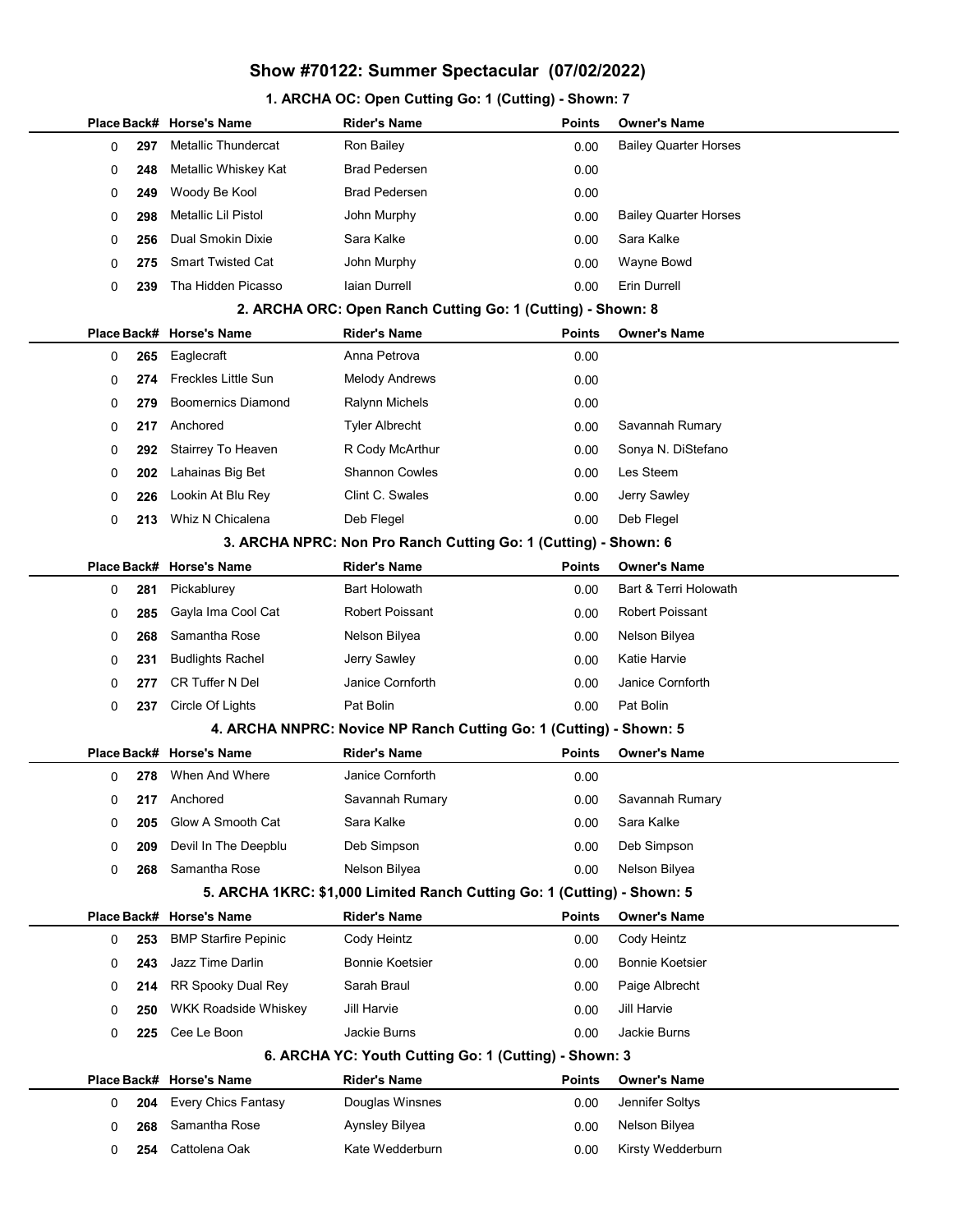## Show #70122: Summer Spectacular (07/02/2022)

### 12. NRCHA OB: Open Bridle Go: 1 (Rein) - Shown: 3

|                                                            |     | Place Back# Horse's Name    | <b>Rider's Name</b>                                                     | <b>Points</b> | <b>Owner's Name</b>       |  |  |  |
|------------------------------------------------------------|-----|-----------------------------|-------------------------------------------------------------------------|---------------|---------------------------|--|--|--|
| 0                                                          | 261 | Reycee Chic                 | R Cody McArthur                                                         | 0.00          | Ron Mathison              |  |  |  |
| 0                                                          | 220 | Boonlight Disco Diva        | <b>Brad Coffin</b>                                                      | 0.00          | <b>Brad Coffin</b>        |  |  |  |
| 0                                                          | 288 | Deluxe Strlit Night         | Dale Clearwater                                                         | 0.00          | Green Pine Ranch          |  |  |  |
| 13. NRCHA LOB: Limited Open Bridle Go: 1 (Rein) - Shown: 4 |     |                             |                                                                         |               |                           |  |  |  |
|                                                            |     | Place Back# Horse's Name    | <b>Rider's Name</b>                                                     | <b>Points</b> | <b>Owner's Name</b>       |  |  |  |
| 0                                                          | 264 | Yahoo Casino Royalle        | Anna Petrova                                                            | 0.00          | <b>Mcarthur Stud Farm</b> |  |  |  |
| 0                                                          | 220 | <b>Boonlight Disco Diva</b> | <b>Brad Coffin</b>                                                      | 0.00          | <b>Brad Coffin</b>        |  |  |  |
| 0                                                          | 221 | Unos Boom Boom Chex         | <b>Emily Lowe</b>                                                       | 0.00          | Jill Harvie               |  |  |  |
| 0                                                          | 241 | Reydas Sugar Kat            | Sarah Wolfs                                                             | 0.00          | Sarah Wolfs               |  |  |  |
|                                                            |     |                             | 14. NRCHA IOB: IOB Go: 1 (Rein) - Shown: 2                              |               |                           |  |  |  |
|                                                            |     | Place Back# Horse's Name    | <b>Rider's Name</b>                                                     | <b>Points</b> | <b>Owner's Name</b>       |  |  |  |
| 0                                                          | 261 | Reycee Chic                 | R Cody McArthur                                                         | 0.00          | Ron Mathison              |  |  |  |
| 0                                                          | 220 | <b>Boonlight Disco Diva</b> | <b>Brad Coffin</b>                                                      | 0.00          | <b>Brad Coffin</b>        |  |  |  |
|                                                            |     |                             | 15. ARCHA ANPH: Non Pro Snaffle / Hackamore Go: 1 (Rein) - Shown: 4     |               |                           |  |  |  |
|                                                            |     | Place Back# Horse's Name    | <b>Rider's Name</b>                                                     | <b>Points</b> | <b>Owner's Name</b>       |  |  |  |
| 0                                                          | 278 | When And Where              | Janice Cornforth                                                        | 0.00          |                           |  |  |  |
| 0                                                          | 253 | <b>BMP Starfire Pepinic</b> | Cody Heintz                                                             | 0.00          | Cody Heintz               |  |  |  |
| 0                                                          | 216 | Duck Duck Dually            | Savannah Rumary                                                         | 0.00          | Savannah Rumary           |  |  |  |
| 0                                                          | 281 | Pickablurey                 | <b>Bart Holowath</b>                                                    | 0.00          | Bart & Terri Holowath     |  |  |  |
|                                                            |     |                             | 18. ARCHA AOH: Open Snaffle Bit / Hackamore WCH Go: 1 (Rein) - Shown: 6 |               |                           |  |  |  |
|                                                            |     | Place Back# Horse's Name    | <b>Rider's Name</b>                                                     | <b>Points</b> | <b>Owner's Name</b>       |  |  |  |
| 0                                                          | 227 | Miss Crimson Tide           | Clint C. Swales                                                         | 0.00          | <b>Bob Hawkins</b>        |  |  |  |
| 0                                                          | 228 | <b>Hold Onto Ur Shorts</b>  | Clint C. Swales                                                         | 0.00          | 7P Ranch                  |  |  |  |
| 0                                                          | 292 | Stairrey To Heaven          | R Cody McArthur                                                         | 0.00          | Sonya N. DiStefano        |  |  |  |
| 0                                                          | 226 | Lookin At Blu Rey           | Clint C. Swales                                                         | 0.00          | Jerry Sawley              |  |  |  |
| 0                                                          | 240 | <b>Surelys Fancy Cat</b>    | laian Durrell                                                           | 0.00          | Iaian Durrell             |  |  |  |
| 0                                                          | 276 | Dual R Playboy              | <b>Brad Pedersen</b>                                                    | 0.00          | Ken Swainson              |  |  |  |
|                                                            |     |                             | 21. NRCHA NPB: Non Pro Bridle Go: 1 (Rein) - Shown: 5                   |               |                           |  |  |  |
|                                                            |     | Place Back# Horse's Name    | Rider's Name                                                            |               | Points Owner's Name       |  |  |  |
| 0                                                          | 235 | Hick A Cat                  | Claire MacMillan                                                        | 0.00          | Bev & Claire Macmillan    |  |  |  |
| 0                                                          | 261 | Reycee Chic                 | Ron Mathison                                                            | 0.00          | Ron Mathison              |  |  |  |
| 0                                                          | 236 | Chics Made Me Do It         | Claire MacMillan                                                        | 0.00          | Laura MacMillan           |  |  |  |
| 0                                                          | 269 | Einsteins Cashnchex         | Ronja Schippers                                                         | 0.00          | Ronja Schippers           |  |  |  |
| 0                                                          | 237 | Circle Of Lights            | Pat Bolin                                                               | 0.00          | Pat Bolin                 |  |  |  |
|                                                            |     |                             | 22. NRCHA INPB: Intermediate Non Pro Bridle Go: 1 (Rein) - Shown: 5     |               |                           |  |  |  |
|                                                            |     | Place Back# Horse's Name    | <b>Rider's Name</b>                                                     | <b>Points</b> | <b>Owner's Name</b>       |  |  |  |
| 0                                                          | 235 | Hick A Cat                  | Claire MacMillan                                                        | 0.00          | Bev & Claire Macmillan    |  |  |  |
| 0                                                          | 205 | Glow A Smooth Cat           | Sara Kalke                                                              | 0.00          | Sara Kalke                |  |  |  |
| 0                                                          | 236 | Chics Made Me Do It         | Claire MacMillan                                                        | 0.00          | Laura MacMillan           |  |  |  |
| 0                                                          | 269 | Einsteins Cashnchex         | Ronja Schippers                                                         | 0.00          | Ronja Schippers           |  |  |  |
| 0                                                          | 237 | Circle Of Lights            | Pat Bolin                                                               | 0.00          | Pat Bolin                 |  |  |  |
|                                                            |     |                             | 23. NRCHA LNPB: Limited Non Pro Bridle Go: 1 (Rein) - Shown: 7          |               |                           |  |  |  |
|                                                            |     | Place Back# Horse's Name    | <b>Rider's Name</b>                                                     | <b>Points</b> | <b>Owner's Name</b>       |  |  |  |
| 0                                                          | 235 | Hick A Cat                  | Claire MacMillan                                                        | 0.00          | Bev & Claire Macmillan    |  |  |  |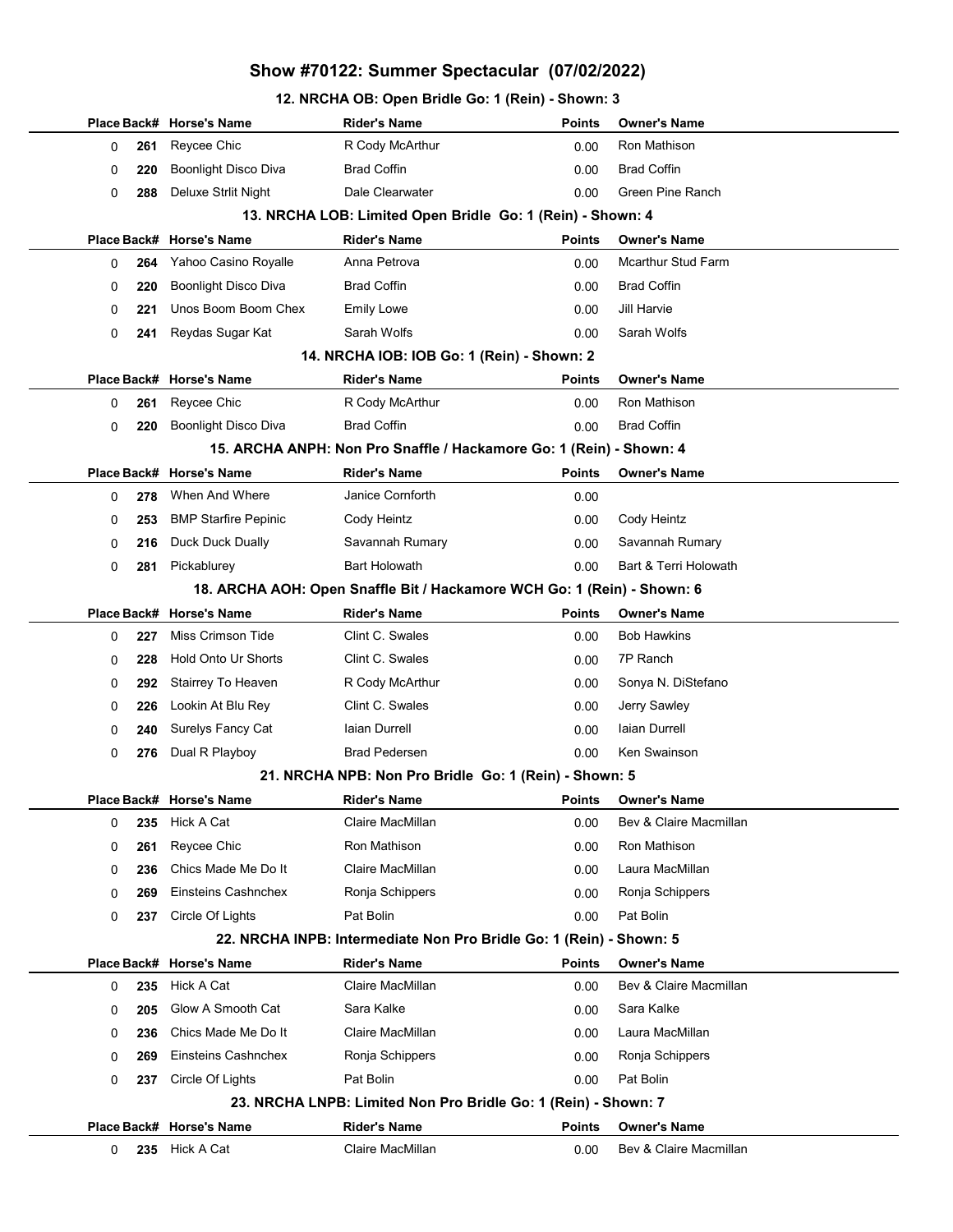| Show #70122: Summer Spectacular (07/02/2022) |            |                                                    |                                                                                        |               |                            |  |  |
|----------------------------------------------|------------|----------------------------------------------------|----------------------------------------------------------------------------------------|---------------|----------------------------|--|--|
| 0                                            | 215        | <b>Hot Wired Hickory</b>                           | Donna Shapka                                                                           | 0.00          | Donna Shapka               |  |  |
| 0                                            | 205        | Glow A Smooth Cat                                  | Sara Kalke                                                                             | 0.00          | Sara Kalke                 |  |  |
| 0                                            | 236        | Chics Made Me Do It                                | Claire MacMillan                                                                       | 0.00          | Laura MacMillan            |  |  |
| 0                                            | 224        | <b>Bagged A Dually</b>                             | April Milne                                                                            | 0.00          | April Milne                |  |  |
| 0                                            | 269        | Einsteins Cashnchex                                | Ronja Schippers                                                                        | 0.00          | Ronja Schippers            |  |  |
| 0                                            | 237        | Circle Of Lights                                   | Pat Bolin                                                                              | 0.00          | Pat Bolin                  |  |  |
|                                              |            |                                                    | 27. NRCHA SNPB: Select Non Pro Bridle Go: 1 (Rein) - Shown: 2                          |               |                            |  |  |
|                                              |            | Place Back# Horse's Name                           | <b>Rider's Name</b>                                                                    | <b>Points</b> | <b>Owner's Name</b>        |  |  |
| 0                                            | 215        | Hot Wired Hickory                                  | Donna Shapka                                                                           | 0.00          | Donna Shapka               |  |  |
| 0                                            | 237        | Circle Of Lights                                   | Pat Bolin                                                                              | 0.00          | Pat Bolin                  |  |  |
|                                              |            |                                                    | 31. NRCHA OH: Open Hackamore Go: 1 (Rein) - Shown: 6                                   |               |                            |  |  |
|                                              |            | Place Back# Horse's Name                           | <b>Rider's Name</b>                                                                    | <b>Points</b> | <b>Owner's Name</b>        |  |  |
| 0                                            | 270        | <b>SLR Smart As A Cat</b>                          | John C. Swales                                                                         | 0.00          | Stump Lake Ranch & Cattle  |  |  |
| 0                                            | 289        | Sweet Lil Rebel                                    | Dale Clearwater                                                                        | 0.00          | Karen Radda                |  |  |
| 0                                            | 290        | Cat Inthe Starlight                                | Dale Clearwater                                                                        | 0.00          | Justabouta Ranch           |  |  |
| 0                                            | 273        | Time Enough For Love                               | John C. Swales                                                                         | 0.00          | Ron & Diana Runge Stuckert |  |  |
| 0                                            | 240        | Surelys Fancy Cat                                  | laian Durrell                                                                          | 0.00          | Iaian Durrell              |  |  |
| 0                                            | 271        | Hendrixx                                           | John C. Swales                                                                         | 0.00          | Monica Wille               |  |  |
|                                              |            |                                                    | 32. NRCHA IOH: Int Open Hackamore Classic (replaced with IOHC) Go: 1 (Rein) - Shown: 1 |               |                            |  |  |
|                                              |            | Place Back# Horse's Name                           | <b>Rider's Name</b>                                                                    | Points        | <b>Owner's Name</b>        |  |  |
| 0                                            | 240        | Surelys Fancy Cat                                  | laian Durrell                                                                          | 0.00          | Iaian Durrell              |  |  |
|                                              |            |                                                    | 33. NRCHA LOH: Limited Open Hackamore Go: 1 (Rein) - Shown: 2                          |               |                            |  |  |
|                                              |            | Place Back# Horse's Name                           | <b>Rider's Name</b>                                                                    | <b>Points</b> | <b>Owner's Name</b>        |  |  |
| 0                                            | 238        | Shiney Nu Guns                                     | Iaian Durrell                                                                          | 0.00          | Gord Robinson              |  |  |
| 0                                            | 240        | <b>Surelys Fancy Cat</b>                           | laian Durrell                                                                          | 0.00          | Iaian Durrell              |  |  |
|                                              |            |                                                    | 36. NRCHA NPH: Non Pro Hackamore Go: 1 (Rein) - Shown: 1                               |               |                            |  |  |
|                                              |            | Place Back# Horse's Name                           | <b>Rider's Name</b>                                                                    | <b>Points</b> | <b>Owner's Name</b>        |  |  |
| 0                                            | 253        | <b>BMP Starfire Pepinic</b>                        | Cody Heintz                                                                            | 0.00          | Cody Heintz                |  |  |
|                                              |            |                                                    | 41. NRCHA OTR: Open Two Rein Go: 1 (Rein) - Shown: 5                                   |               |                            |  |  |
|                                              |            | Place Back# Horse's Name                           | <b>Rider's Name</b>                                                                    | <b>Points</b> | <b>Owner's Name</b>        |  |  |
| 0                                            | 275        | <b>Smart Twisted Cat</b>                           | John Murphy<br>Clint C. Swales                                                         | 0.00          | Wayne Bowd<br>Katie Harvie |  |  |
| 0                                            | 231        | <b>Budlights Rachel</b><br><b>CE Dual Rey Meow</b> | Clint C. Swales                                                                        | 0.00          | Leslie Posein              |  |  |
| 0                                            | 267<br>230 | V Eight Tuff Ichi                                  | Clint C. Swales                                                                        | 0.00<br>0.00  | Dave Webster               |  |  |
| 0<br>0                                       | 262        | <b>Topsail Smoking Gun</b>                         | R Cody McArthur                                                                        | 0.00          | <b>Farrah Roberts</b>      |  |  |
|                                              |            |                                                    | 51. NRCHA NPTR: Non Pro Two Rein Go: 1 (Rein) - Shown: 4                               |               |                            |  |  |
|                                              |            | Place Back# Horse's Name                           | <b>Rider's Name</b>                                                                    | <b>Points</b> | <b>Owner's Name</b>        |  |  |
| 0                                            | 229        | Son Of A Sweet Shine                               | Randi McCook                                                                           | 0.00          | Randi McCook               |  |  |
| 0                                            | 277        | <b>CR Tuffer N Del</b>                             | Janice Cornforth                                                                       | 0.00          | Janice Cornforth           |  |  |
| 0                                            | 259        | SP Playgun Sparkles                                | Julie Parsonage                                                                        | 0.00          | Julie Parsonage            |  |  |
| 0                                            | 254        | Cattolena Oak                                      | Kate Wedderburn                                                                        | 0.00          | Kirsty Wedderburn          |  |  |
|                                              |            |                                                    | 60. NRCHA YCH: Youth Cow Horse Go: 1 (Rein) - Shown: 4                                 |               |                            |  |  |
|                                              |            | Place Back# Horse's Name                           | <b>Rider's Name</b>                                                                    | <b>Points</b> | <b>Owner's Name</b>        |  |  |
| 0                                            | 222        | <b>High Suspence</b>                               | Ella Davis                                                                             | 0.00          |                            |  |  |
| 0                                            | 286        | Diamonds Coal Storm                                | <b>Elsie Rawlings</b>                                                                  | 0.00          | Lynnala Rawlings           |  |  |
| 0                                            | 204        | <b>Every Chics Fantasy</b>                         | Douglas Winsnes                                                                        | 0.00          | Jennifer Soltys            |  |  |
|                                              |            |                                                    |                                                                                        |               |                            |  |  |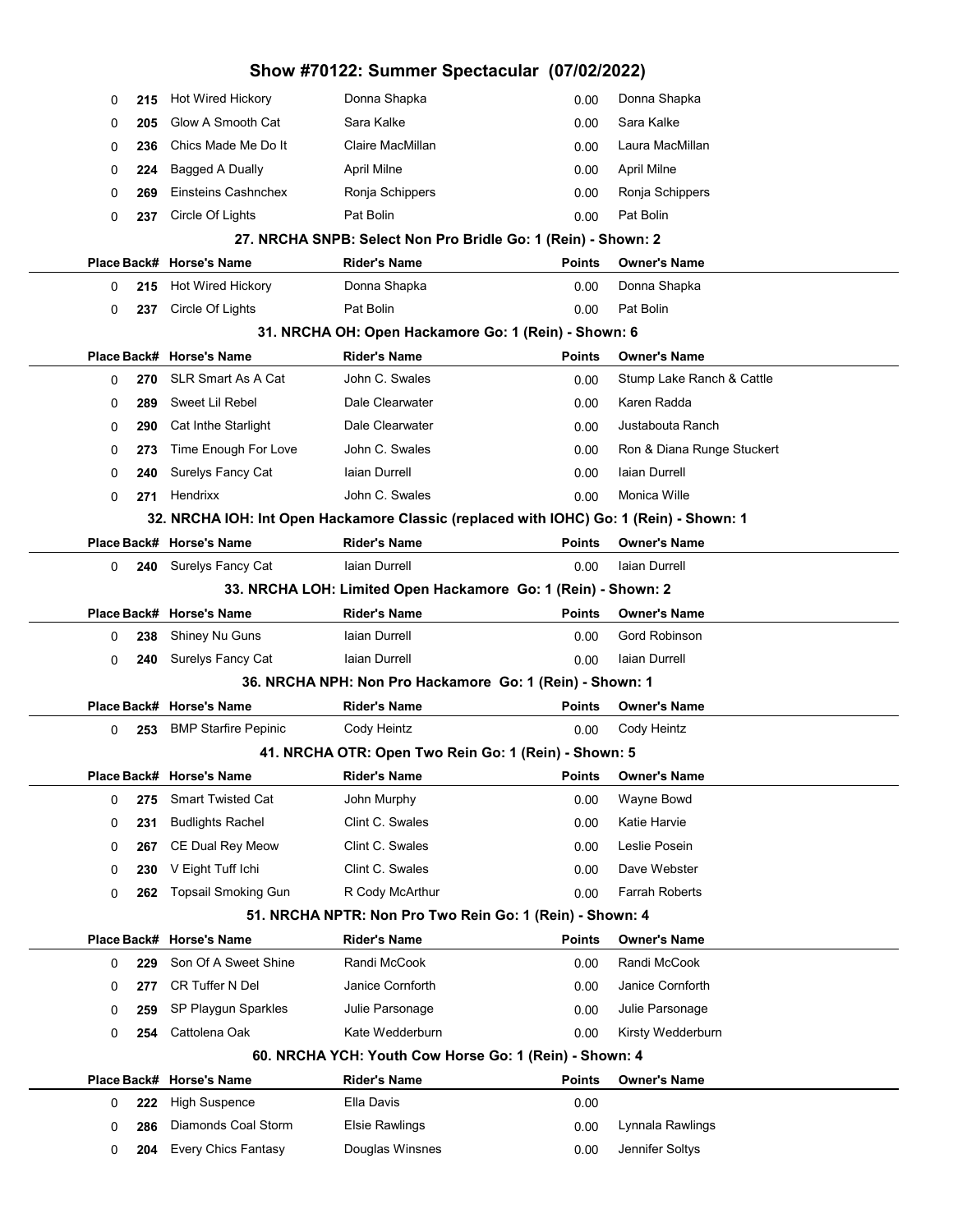| Show #70122: Summer Spectacular (07/02/2022) |                                                                              |                             |                                                                      |               |                          |  |  |  |
|----------------------------------------------|------------------------------------------------------------------------------|-----------------------------|----------------------------------------------------------------------|---------------|--------------------------|--|--|--|
|                                              | 0                                                                            | 293 Boonlight Seduction     | <b>Ladd Armstrong</b>                                                | 0.00          | <b>Brandon Armstrong</b> |  |  |  |
|                                              |                                                                              |                             | 61. NRCHA YCH13: Youth Cow Horse 13 & Under Go: 1 (Rein) - Shown: 1  |               |                          |  |  |  |
|                                              |                                                                              | Place Back# Horse's Name    | <b>Rider's Name</b>                                                  | <b>Points</b> | <b>Owner's Name</b>      |  |  |  |
|                                              | 0                                                                            | 204 Every Chics Fantasy     | Douglas Winsnes                                                      | 0.00          | Jennifer Soltys          |  |  |  |
|                                              | 71. NRCHA YBX: Youth Boxing Go: 1 (Rein) - Shown: 5                          |                             |                                                                      |               |                          |  |  |  |
|                                              |                                                                              | Place Back# Horse's Name    | <b>Rider's Name</b>                                                  | <b>Points</b> | <b>Owner's Name</b>      |  |  |  |
|                                              | 0<br>207                                                                     | Misters Dual Queen          | Hanna Bedard                                                         | 0.00          | David Cole               |  |  |  |
|                                              | 291<br>0                                                                     | Reygiddy Ann                | <b>Westin Clearwater</b>                                             | 0.00          | Justabouta Ranch         |  |  |  |
|                                              | 0<br>211                                                                     | <b>BSF Sophisticated Me</b> | Soleil Seitz                                                         | 0.00          | Jennifer Soltys          |  |  |  |
|                                              | 258<br>0                                                                     | One Too Pepto Blue          | Aynsley Bilyea                                                       | 0.00          | Jackie Bilyea            |  |  |  |
|                                              | 0<br>260                                                                     | <b>Coasting The Stars</b>   | Waylon Mcarthur                                                      | 0.00          | Farrah Roberts           |  |  |  |
|                                              |                                                                              |                             | 73. NRCHA YBX13: Youth Boxing 13 & Under Go: 1 (Rein) - Shown: 3     |               |                          |  |  |  |
|                                              |                                                                              | Place Back# Horse's Name    | <b>Rider's Name</b>                                                  | <b>Points</b> | <b>Owner's Name</b>      |  |  |  |
|                                              | 291<br>0                                                                     | Reygiddy Ann                | <b>Westin Clearwater</b>                                             | 0.00          | Justabouta Ranch         |  |  |  |
|                                              | 258<br>0                                                                     | One Too Pepto Blue          | Aynsley Bilyea                                                       | 0.00          | Jackie Bilyea            |  |  |  |
|                                              | 0<br>260                                                                     | <b>Coasting The Stars</b>   | Waylon Mcarthur                                                      | 0.00          | Farrah Roberts           |  |  |  |
|                                              |                                                                              |                             | 81. NRCHA NPBX: Non Pro Boxing Go: 1 (Rein) - Shown: 5               |               |                          |  |  |  |
|                                              |                                                                              | Place Back# Horse's Name    | <b>Rider's Name</b>                                                  | <b>Points</b> | <b>Owner's Name</b>      |  |  |  |
|                                              | 0<br>223                                                                     | Wood U Like Some            | Flora Clark                                                          | 0.00          | <b>Flora Clark</b>       |  |  |  |
|                                              | 0<br>280                                                                     | Styln Metallic Booty        | Terri Holowath                                                       | 0.00          | Bart & Terri Holowath    |  |  |  |
|                                              | 0<br>209                                                                     | Devil In The Deepblu        | Deb Simpson                                                          | 0.00          | Deb Simpson              |  |  |  |
|                                              | 0<br>266                                                                     | Ferns Whiz                  | Krystal Meade                                                        | 0.00          | Krystal Meade            |  |  |  |
|                                              | 0<br>246                                                                     | WKK Whiskeyontheroad        | <b>Billie Jo Belt</b>                                                | 0.00          | <b>Billie Jo Belt</b>    |  |  |  |
|                                              |                                                                              |                             | 82. NRCHA INPBX: Intermediate Non Pro Boxing Go: 1 (Rein) - Shown: 3 |               |                          |  |  |  |
|                                              |                                                                              | Place Back# Horse's Name    | <b>Rider's Name</b>                                                  | <b>Points</b> | <b>Owner's Name</b>      |  |  |  |
|                                              | 223<br>0                                                                     | Wood U Like Some            | <b>Flora Clark</b>                                                   | 0.00          | <b>Flora Clark</b>       |  |  |  |
|                                              | 203<br>0                                                                     | Peptos Lil Wrangler         | Nadine Achtemichuk                                                   | 0.00          | Nadine Achtemichuk       |  |  |  |
|                                              | 0<br>266                                                                     | Ferns Whiz                  | Krystal Meade                                                        | 0.00          | Krystal Meade            |  |  |  |
|                                              |                                                                              |                             | 91. NRCHA LNPBX: Limited Non Pro Boxing Go: 1 (Rein) - Shown: 8      |               |                          |  |  |  |
|                                              |                                                                              | Place Back# Horse's Name    | <b>Rider's Name</b>                                                  | <b>Points</b> | <b>Owner's Name</b>      |  |  |  |
|                                              | 299<br>0                                                                     | Chex To My Lou              | Stephanie Todd                                                       | 0.00          |                          |  |  |  |
|                                              | 243<br>0                                                                     | Jazz Time Darlin            | <b>Bonnie Koetsier</b>                                               | 0.00          | <b>Bonnie Koetsier</b>   |  |  |  |
|                                              | 0<br>245                                                                     | FFL Rogerwillcow            | Theresa Agar                                                         | 0.00          | Clayton Agar             |  |  |  |
|                                              | 230<br>0                                                                     | V Eight Tuff Ichi           | Dave Webster                                                         | 0.00          | Dave Webster             |  |  |  |
|                                              | 0<br>251                                                                     | Haidas Genuine Peppy        | Nicole Smith                                                         | 0.00          | <b>Bev Graham</b>        |  |  |  |
|                                              | 225<br>0                                                                     | Cee Le Boon                 | Jackie Burns                                                         | 0.00          | Jackie Burns             |  |  |  |
|                                              | 0<br>295                                                                     | Smart Peppy Jane            | Patricia Watson                                                      | 0.00          | Patricia Watson          |  |  |  |
|                                              | 0<br>287                                                                     | Smartest Lena Dust          | <b>Taylor Strome</b>                                                 | 0.00          | <b>Taylor Strome</b>     |  |  |  |
|                                              |                                                                              |                             | 100. ARCHA 3yrco: 3 Year Old Cutting Open Go: 1 (Herd) - Shown: 3    |               |                          |  |  |  |
|                                              |                                                                              | Place Back# Horse's Name    | <b>Rider's Name</b>                                                  | <b>Points</b> | <b>Owner's Name</b>      |  |  |  |
|                                              | 234<br>0                                                                     | Call Me Ziva                | Tyler Albrecht                                                       | 0.00          | Jim Keith                |  |  |  |
|                                              | 296<br>0                                                                     | <b>Diamond Presley</b>      | John Murphy                                                          | 0.00          | Les Steem                |  |  |  |
|                                              | 0<br>257                                                                     | <b>Metalic Diamonds</b>     | Darren Bilyea                                                        | 0.00          | <b>Barb McCaughey</b>    |  |  |  |
|                                              | 182. ARCHA ALOH: Limited Open Snaffle Bit/ Hackamore Go: 1 (Rein) - Shown: 9 |                             |                                                                      |               |                          |  |  |  |
|                                              |                                                                              | Place Back# Horse's Name    | <b>Rider's Name</b>                                                  | <b>Points</b> | <b>Owner's Name</b>      |  |  |  |
|                                              | 0<br>242                                                                     | Caturday                    | Sarah Wolfs                                                          | 0.00          |                          |  |  |  |